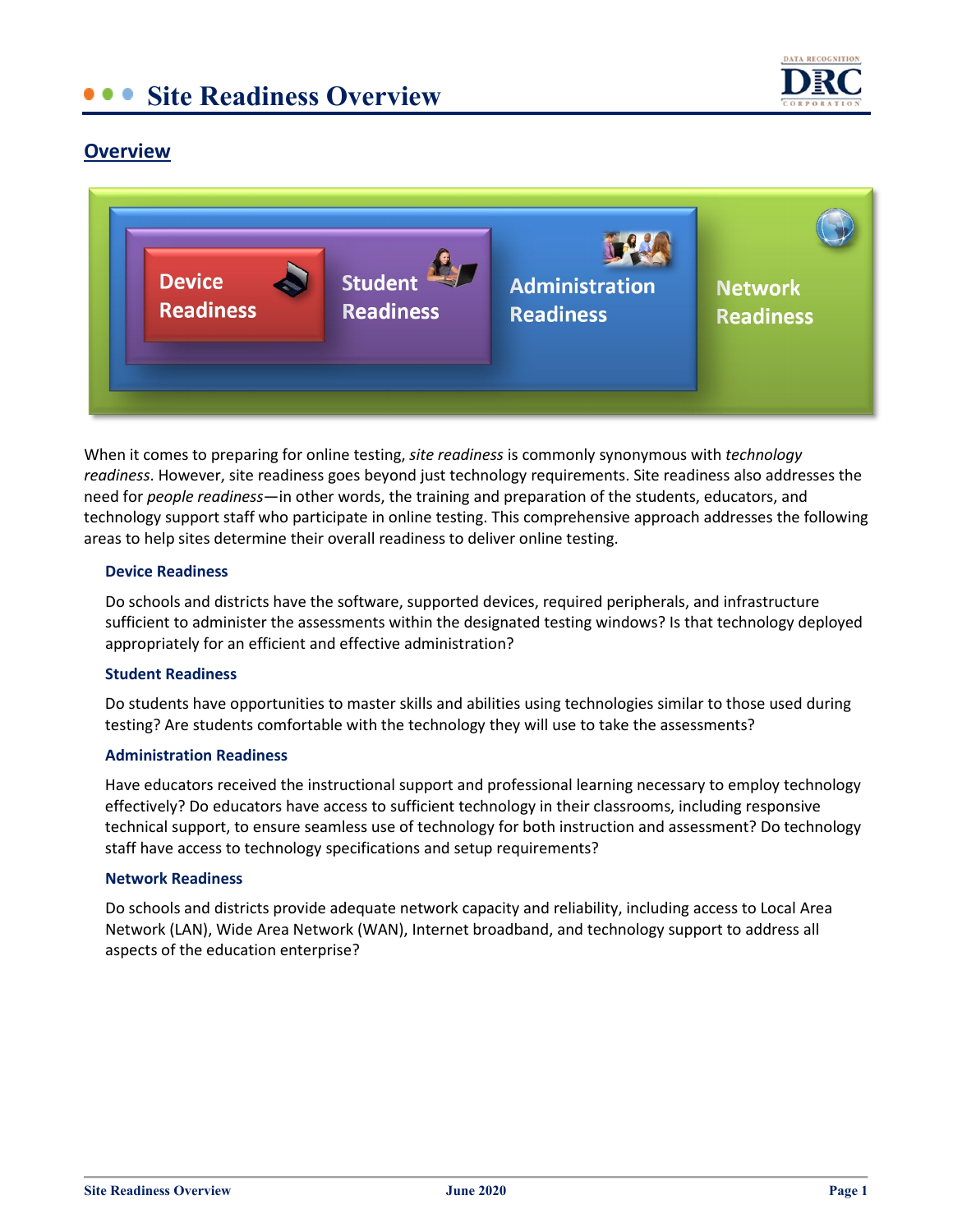# **CONSTRERGEDIE BEE AT SITE ASSESS**



### **Device Readiness**



#### **Ensure Consistency in Devices Used for Assessment and Devices Used for Instruction**

Consistency is important—the devices used in the classroom should be comparable to the devices used for assessment. Headphones, assistive/adaptive devices, and other technologies used during instruction should be the same as those used during assessments. The ultimate goal is having enough devices so that teaching and learning can continue in a school at the same time that assessment is taking place.

#### **Ensure Enough Supported Devices Are Available**

Remember—the older the inventory of computing devices, the more technical support is required to keep the equipment in working order. Old inventory also contributes to a greater risk of disruption and lost productivity due to technology-related problems. The longer these devices are used, the greater the chance that serious problems will occur. Moreover, when a software company or open-source community no longer supports a given operating system, there is increased risk of security difficulties and software incompatibility. Some online assessments only support specific versions of web browsers, and modern browsers may not work on older equipment.

Online testing requirements often include both minimum and recommended specifications. Use the recommended specifications, if possible, to deliver the best student testing experience. The minimum specification represents a low compliance threshold. Applications will run at the minimum specification, but they will not deliver the optimal student testing experience. It is recommended to exceed the minimum specifications because devices operating at these levels could struggle with sufficient memory or processing power, resulting in slower responsiveness and longer wait times during testing.

When determining if there are sufficient devices to support online testing, several factors must be considered. Taking into account potential student movement, use the estimated number of students who will be testing online and the length of the test window to determine how many students need to test each day. Keep in mind other activities occurring at the site that may affect access to testing devices and limit available network bandwidth. Do the sites administering online testing have adequate number of supported devices, as well as rooms or space for testing? Do the sites have adequate peripheral equipment (headsets, mice, iPad stands, keyboards, etc.) to deliver online testing within the test window?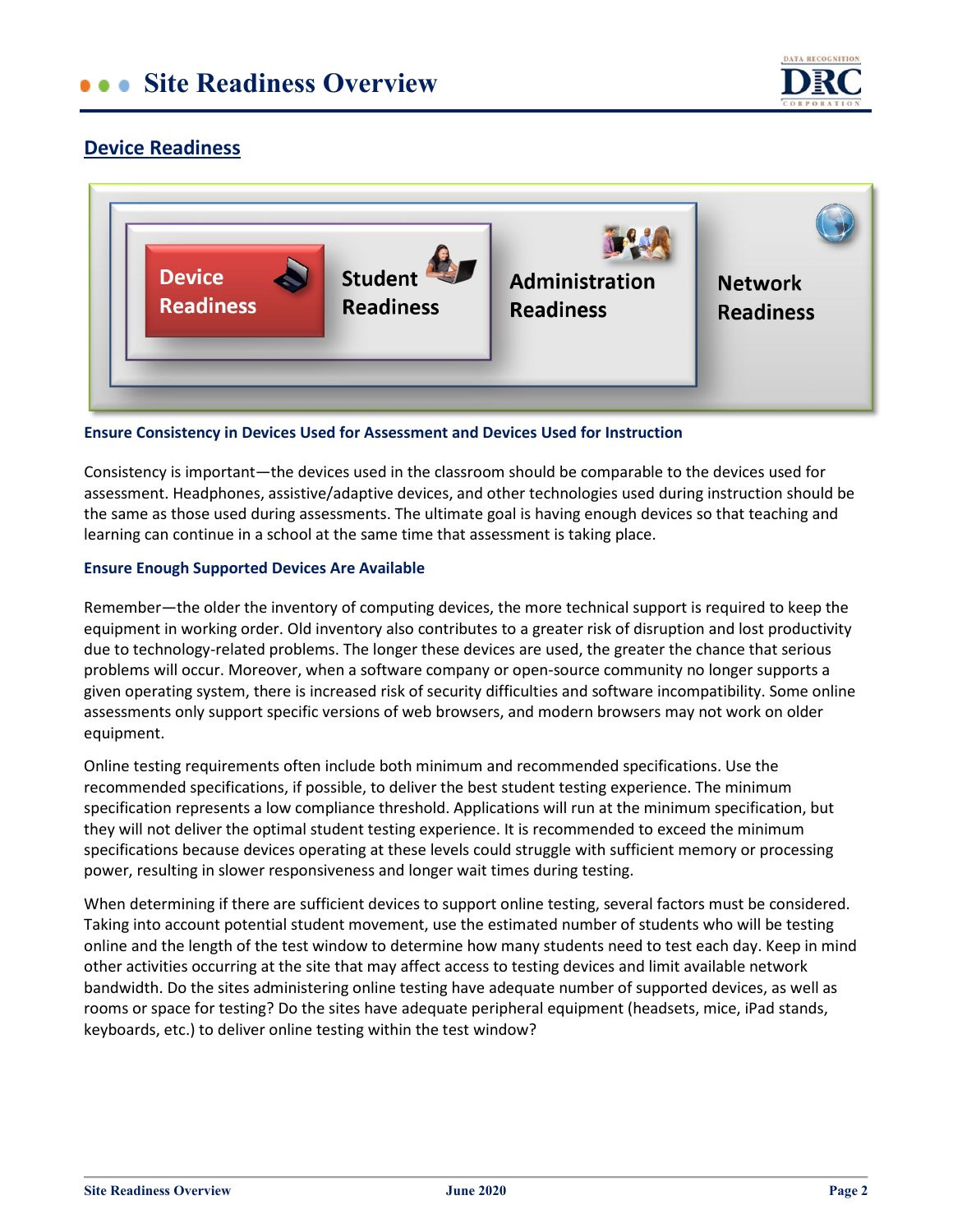# **Collective Site Readiness Overview**



## **Student Readiness**



As technology becomes more tightly integrated into the assessment and learning processes, students must be familiar with the equipment and how the test works when they use it.

#### **Prepare Students**

Students should be able to use and become comfortable with the testing technologies such as computers, tablets, keyboards, and headsets. Students should also have exposure to online assessments before operational testing begins, including opportunities to practice with sample items and the testing software. Sample assessment items allow students to work through various types of test questions and gain a basic understanding of what will be expected of them when they are taking the live assessments.

### **Administration Readiness**



As technology becomes more tightly integrated into the assessment and learning processes, educators need to be able to count on equipment and connectivity that works when they need it to.

#### **Prepare and Involve Educators**

An important factor for successful computer-based testing is preparing educators involved in delivering and administering tests. Educators need the support and knowledge necessary to effectively deploy the technology used during testing. They need access to the training materials and time to become familiar with the online testing technology.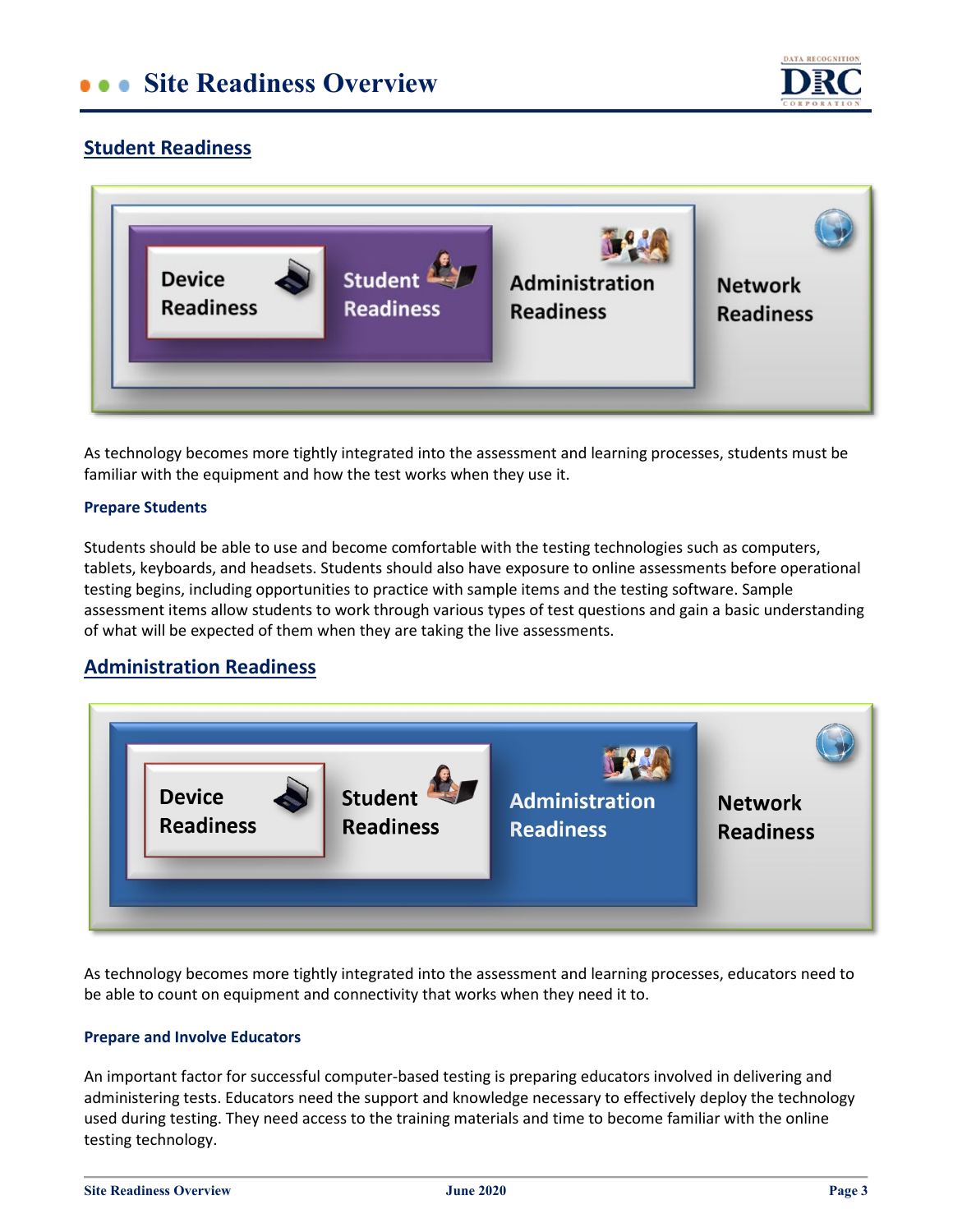

#### **Prepare and Involve IT Staff**

Supporting the shift to online assessment and training that integrates computing devices tends to fall on the shoulders of the district technology staff. Technology staff need the support and knowledge to understand the technology infrastructure requirements, how to properly install and configure the testing technology, and the time and resources to create the environment.

### **Network Readiness**



#### **Conduct a Site Survey to Verify Wired and Wireless Networking Coverage**

Networking for assessment encompasses both wired and wireless connectivity.

The first consideration should be whether devices can be connected by wire. A wired assessment is more straightforward than a wireless one. Sites using wired connectivity to take online assessments need to ensure a sufficient number of network ports in the locations where testing occurs.

Ensuring adequate wireless connectivity is more complicated because there are so many variables, including the type of wireless access hardware used, the number of users online in an area of the school, the types of applications accessed, the computing devices used, the radio interference in the environment, the room layout, and the building materials used in the school.

#### **Wireless Survey**

To use wireless connectivity, conduct a rigorous wireless survey everywhere that assessments will occur. The survey will help uncover forms of interference, identify optimal locations for placement of wireless access points, and indicate the number of clients that can be supported in a given location.

In the wireless survey, be sure to review the following areas:

#### **Device Density**

Wireless access points have limits to the number of devices that can connect. Review the number of devices connecting to a single access point to ensure adequate coverage for the devices used during testing. Devices connecting to the access point may not be in the same room where the testing occurs. If the site has an open network or available guest network, account for the devices that students, proctors, and teachers have connected, such as smartphones, laptops, and tablets.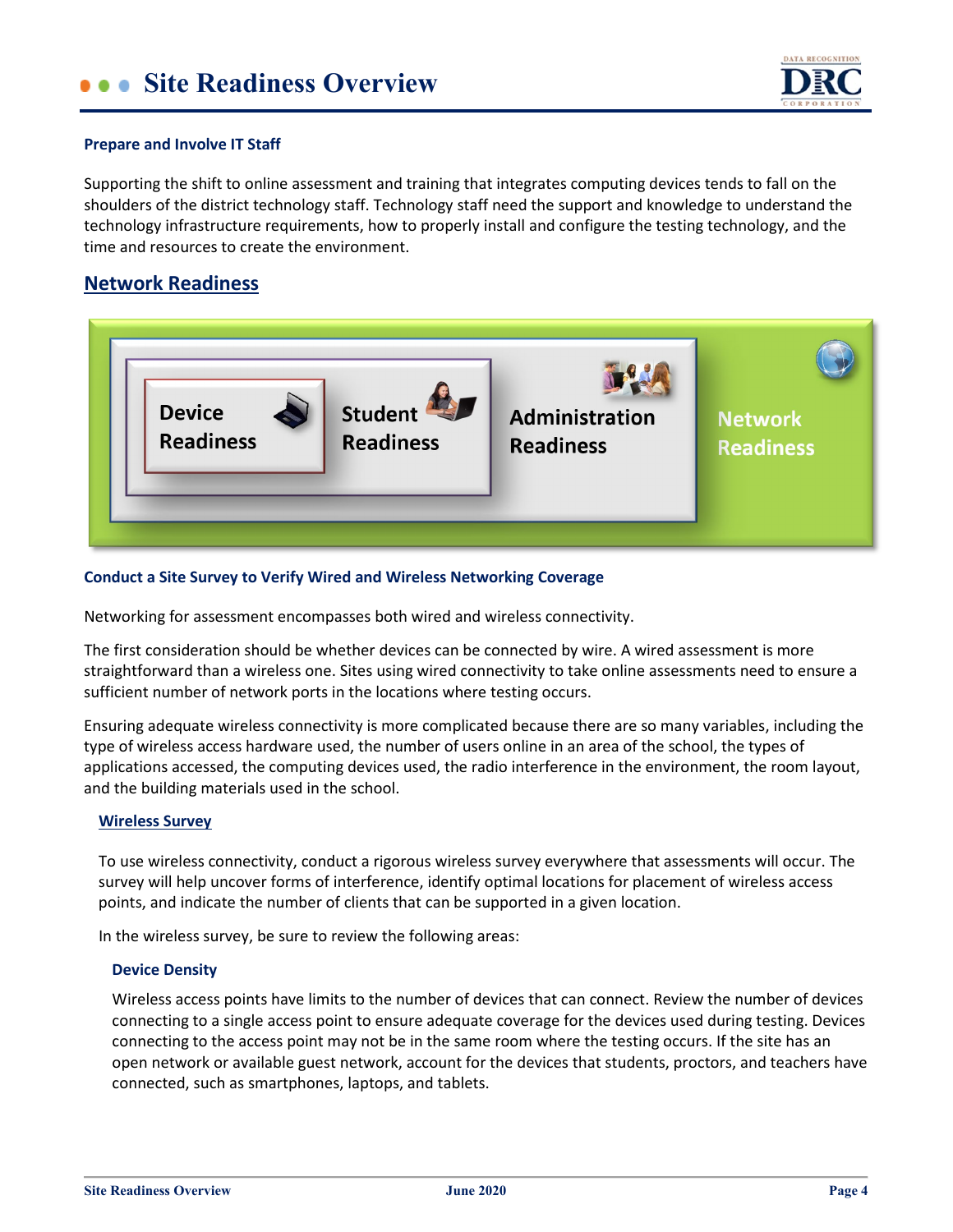

A typical access point supports 15-20 wireless devices. A room with 20-30 students would therefore require two access points. While more modern access points may be able to sustain a greater number of devices, not all computing devices are equal in terms of their effect on wireless access point capacity.

#### **Connection Consistency**

Wireless networks are radio signals, which means they are susceptible to obstructions that may lead to a low signal. Often, the signal is reflected, refracted, or absorbed by the obstruction. Determine if objects obstruct the line of sight between testing devices and the access point and could interrupt the connection. Common obstructions include:

- Cabinets or drawers
- Mirrors or glass
- Metal objects
- Brick/thick walls and ceilings
- Aquariums

Another consideration is that multiple access points can lead to interruptions as testing devices move from one access point to another.

#### **Radio Frequency Interference**

802.11 wireless networks use the same frequency as many other technologies and any of these devices operating at the same frequency as an access point can cause interference. For example, radio frequency from Bluetooth, video surveillance cameras, cordless phones, and microwave ovens can lead to interference. In addition, wireless access points sharing the same channel may interfere with each other.

The effect of interference depends on the strength of the transmission and the distance from the interferer. This slowdown may not be immediately obvious with lower-capacity data transmission. If interference is intermittent, packets eventually get through. Issues increase when more users log on, which increases data capacity until the network experiences slowdown and increased potential for data loss.

#### **Radio Frequency (RF) Jamming**

RF jamming is a form of interference where a deliberate use of radio noise or signals is used to attempt to disrupt communications. It is also a type of Denial of Service (DoS) attack. The goal of RF jamming is to take down a wireless network by overwhelming the radio environment with high-power noise. A symptom of an RF jamming attack is excessive interference. Saturating the channel or band with noise makes it difficult or impossible for an access point to detect a real transmission. Jamming can be thought of as trying to hear someone talking as a siren goes off. The increased noise results in a poor signal-to-noise ratio (SNR), usually detected by the clients as poor signal quality.

#### **2.4 GHz vs. 5 GHz Bands**

Wireless networks operate in either a 2.4 GHz or 5 GHz band. There are substantial differences between these bands and how they should be used. Assess whether the site's wireless network is using the 2.4 GHz or 5 GHz band appropriately. The 5 GHz connection can transmit higher amounts of data with better speeds. The 2.4 GHz connection is better for transmitting data over longer ranges and through walls and other solid objects.

If the signal needs to cover a larger area and go through many walls between the devices and the access point, connecting to the 2.4 GHz band may be the best option. However, the 2.4 GHz wireless band is a very crowded spectrum because it's used by many other devices like cordless phones, remote controls, monitors, and much more, which can result in dropped connections and slow data throughput.